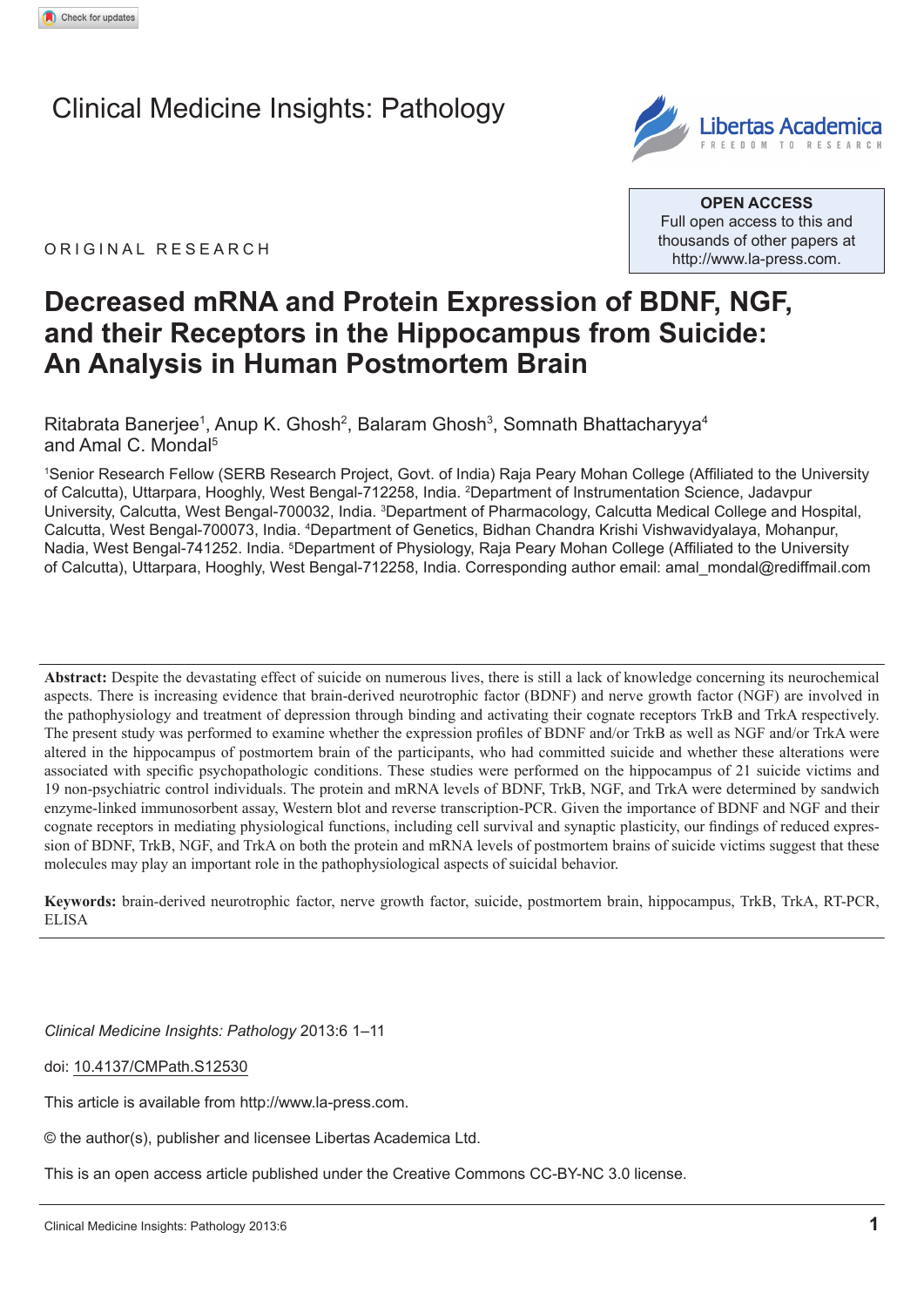## **Introduction**

Suicide is a major public health concern; however, its neurobiology is unclear. Postmortem brain tissue obtained from suicide victims irrespective of their status of depression and normal controls offers a useful method for studying the neurobiology of suicide. These studies, though preliminary, have offered important insights into the altered neurochemical milieu of suicide. In this article, we focus on the role of neurotrophins in suicide. Similarly to all other regions worldwide, suicide attempts in India have been increasing progressively. Despite the devastating effect of suicide on numerous lives, there is still a lack of knowledge concerning its underlying causes and pathologic mechanisms. Several clinical and epidemiological studies have identified stress as an important risk factor in suicide.1,2

The role of neurotrophins in directing brain growth and neuronal functioning is being increasingly recognized. Neurotrophins not only play an important role in cellular proliferation, migration, and phenotypic differentiation and/or maintenance in the developing central nervous system,<sup>2,3</sup> but also their presence is required in the adult central nervous system for maintenance of neuronal functions, structural integrity of neurons, and neurogenesis, $2,3$  suggesting that neurotrophins are biologically significant over the entire lifespan. In addition, a number of studies have demonstrated that neurotrophic factors regulate structural and synaptic and morphological plasticity to modulate the strength or number of synaptic connections and neurotransmission.4,5

Brain-derived neurotrophic factor (BDNF), a member of the neurotrophin family, plays a key role in the development and survival of neurons in the central nervous system.6 BDNF specifically binds to the tyrosine kinase receptor tropomyosin-related kinase B receptor (TrkB) and regulates many functions related to neuronal development such as neurite outgrowth, synthesis of differentiating factors and morphological plasticity.6 In adulthood, BDNF is involved in neural homeostasis and in processes related to neuronal plasticity and connectivity, including learning and memory,<sup>7,8</sup> drug addiction,<sup>9</sup> response to social stress, aggressiveness, and anxiety-related behaviors.<sup>10,11</sup> Alterations in BDNF expression in specific neurons may reduce neural plasticity, therefore impairing the ability to respond to stressors and contributing to

various neurodegenerative and neuropsychiatric disorders including depression and bipolar disorders.<sup>12</sup>

Nerve growth factor (NGF), the prototypical growth factor, is a protein secreted by a neuron's target cell. NGF is critical for the survival and maintenance of sympathetic and sensory neurons. NGF is released from target cells, binds to and activates its high-affinity receptor TrkA on the neuron, and is internalized into the responsive neuron. It also functions as a signaling molecule.13,14 The NGF/TrkA complex is subsequently trafficked back to the neuron's cell body. This movement of NGF from axon tip to soma is thought to be involved in the long-distance signaling of neurons. NGF appears to play a role in the regulation of the hypothalamic-pituitary-adrenal (HPA) axis-mediated stress response, which exceeds its well-known neurotrophic function within the nervous system.

Results of many preclinical and clinical studies demonstrate that several types of stressors regulate the expression of BDNF and NGF in the brain.<sup>15-22</sup> In addition, preclinical and clinical study results indicate that they both may be involved in depression and in the mechanism of action of antidepressants.23,28 Given the importance of BDNF and NGF in maintenance of the structural integrity and synaptic plasticity of the brain and their involvement in stress and affective disorders, we investigated the correlation of these neurotrophins with suicidal behavior by examining the expression of BDNF and NGF along with their cognate receptors in the postmortem brain of participants who committed suicide (Suicide participants) and nonpsychiatric healthy control individuals. Since BDNF and NGF mediate biological action through the activation of BDNF/TrkB and NGF/TrkA signaling cascades,<sup>29-31</sup> we examined alterations in the expression profiles of BDNF and/or TrkB along with NGF and/or TrkA in all suicide participants, irrespective of psychiatric diagnosis compared to healthy control participants.

In the present study, neurotrophins and their cognate receptors at both the protein and mRNA levels were compared in hippocampus obtained from suicide victims and non-psychiatric healthy control individuals.

# **Methods**

## **Subjects**

Postmortem brain samples from suicide participants who died by suicide with and without major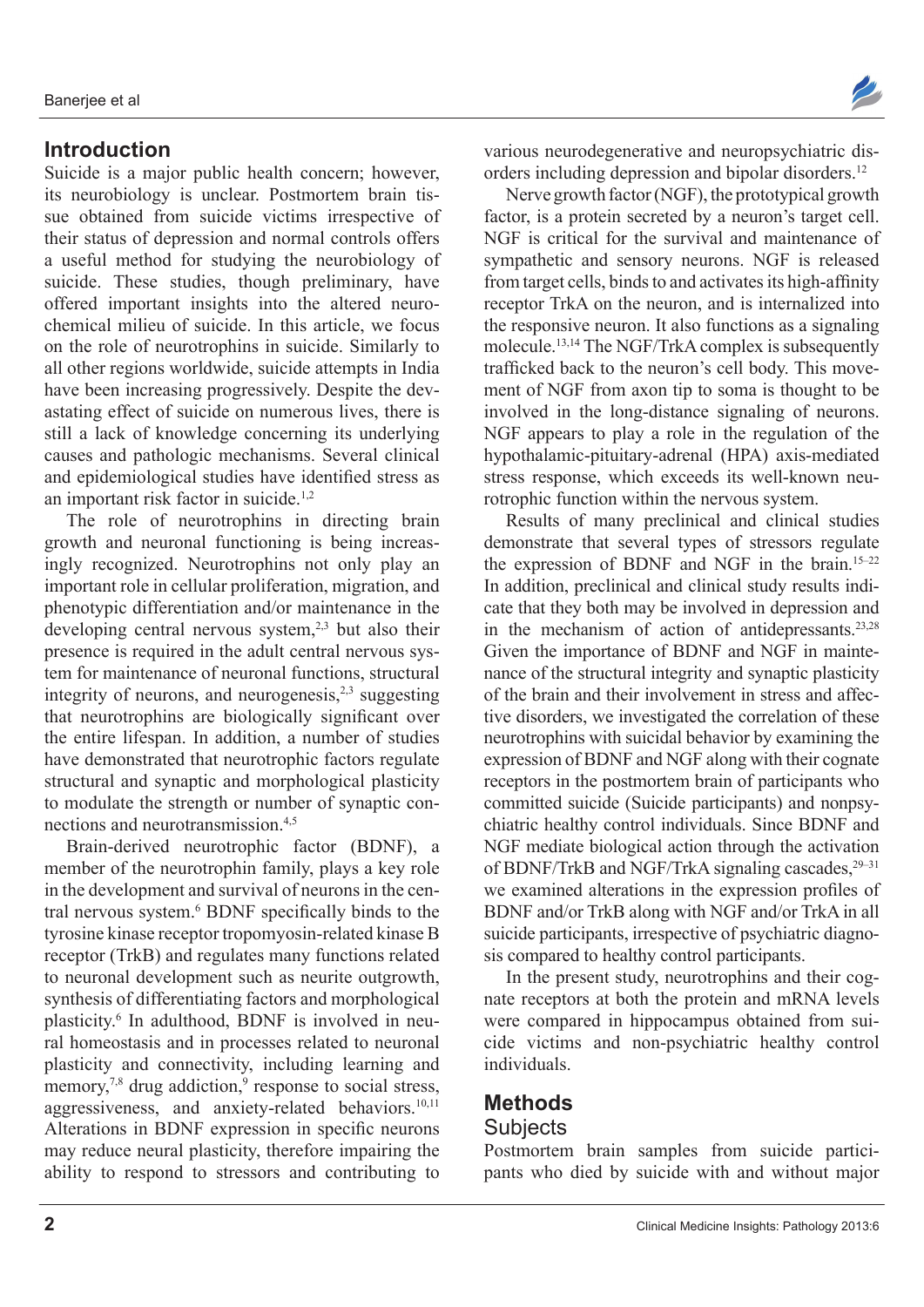



depression and non-psychiatric healthy control participants were obtained from the Calcutta Medical College Hospital under the supervision of the Institutional Ethical Committee. The hippocampal region of the brains were dissected and stored at −80 °C. We determined the selected neurotrophins and their respective receptors mRNA and protein expression in the hippocampal areas obtained from 19 nonpsychiatric healthy control individuals and 21 suicide victims. Detailed demographic characteristics of control and suicide participants are shown in Table 1. The brain samples were free of any neuropathological abnormalities and human immunodeficiency virus. This study was approved by the Institutional Review Board (Ref. No. 06/B/IEC/MCH) of the Calcutta Medical College Hospital under West Bengal University of Health Sciences, Kolkata, India.

## Diagnostic methodology

Psychiatric diagnoses of subjects were made using the psychological autopsy method. This technique has been validated for Axis I and II diagnoses. $32,33$ Informants included primarily family member who were most familiar with the deceased such as the mother, father, siblings, friends, or relatives to serve as an informer and undergo the interview process. After giving written informed consent, at least one family member was interviewed using the Diagnostic Evaluation After Death (DEAD)<sup>34,35</sup> and the Schedule for Clinical Interviews for the DSM-IV (SCID)<sup>36</sup> by a psychiatrist. Information collected through SCID I and II interviews and from the coroner's notes and medical records were used by interviewers to write a case history for each subject. These case histories were then reviewed by a clinical panel in order to reach a consensus regarding the DSM-IV diagnosis for each subject. Similarly, controls were verified as free from mental illness using similar consensus diagnostic procedures.

The standard deviations (SD) of the mean age of non-psychiatric healthy control and suicide victims were 15.93 and 14.94. The age range was 15 to 80 years for normal participants and 15 to 75 years for suicide victims.

The study was performed on postmortem samples of brain tissue extracted from the hippocampal area obtained from 21 participants who died by suicide and 19 non-psychiatric healthy control participants.

Autoptic samples were collected within 12 to 26 h of the subject's death (postmortem interval information is reported in the Table 1), in the course of autopsy at the Calcutta Medical College Hospital Morgue, and stored at −80 °C. Data on subject's age range, drug history, and cause of death were gathered from the medical records of suicide victims. A detailed description of the subjects analyzed in this study is reported in the Table 1.

## Extraction of hippocampus from suicide victims and nonpsychiatric healthy controls

The brains of suicide participants and control individuals were removed for isolation of the hippocampal tissues. The hippocampus was cut into 0.5-cm coronal slices of the middle of the hippocampus, which included the dentate gyrus and areas CA1-4.

A total of 50–100 mg tissue of each subject from hippocampus was extracted using RIPA buffer [20 mM Tris-HCL (pH 8), 150 mM NaCl, 1 mM EDTA, 50 mM NaF, 1 mM  $\text{Na}_2\text{MoO}_4$ , 0.5 mM  $Na<sub>3</sub>VO<sub>4</sub>$ , 5 mM  $Na<sub>2</sub>P<sub>2</sub>O<sub>7</sub>$ , 1% Triton X-100, 0.5% Na deoxycholate, 0.1% SDS, 10% glycerol, 10 µg/mL leupeptin, 10 µg/mL aprotinin, 0.01 mM phenylmethylsulfonyl fluoride, 1 mg/mL pepstatin A, and 10 mM benzamidine]. Supernatant was prepared by centrifugation (REMI, Mumbai, India) at  $23792 \times g$  for 10 min at 4 °C. Protein content was determined using the Bradford method (Bio-Rad, Hercules, CA, USA).

## Quantitative estimation of BDNF and NGF levels in the hippocampus of suicide victims and non-psychiatric healthy controls by sandwich ELISA

Endogenous BDNF and NGF levels were measured in hippocampus samples using an enzyme-linked immunosorbent assay (ELISA) kit according to the manufacturer's instructions (Chemicon, Temecula, CA, USA). Hippocampi were immediately extracted the method described above. Rabbit polyclonal antibodies generated against human BDNF and NGF were coated onto two separate microplates, which were used to capture BDNF and NGF, respectively, from the samples. BDNF-specific biotin-conjugated, mouse monoclonal antibodies were used to detect the captured BDNF and NGF separately. After addition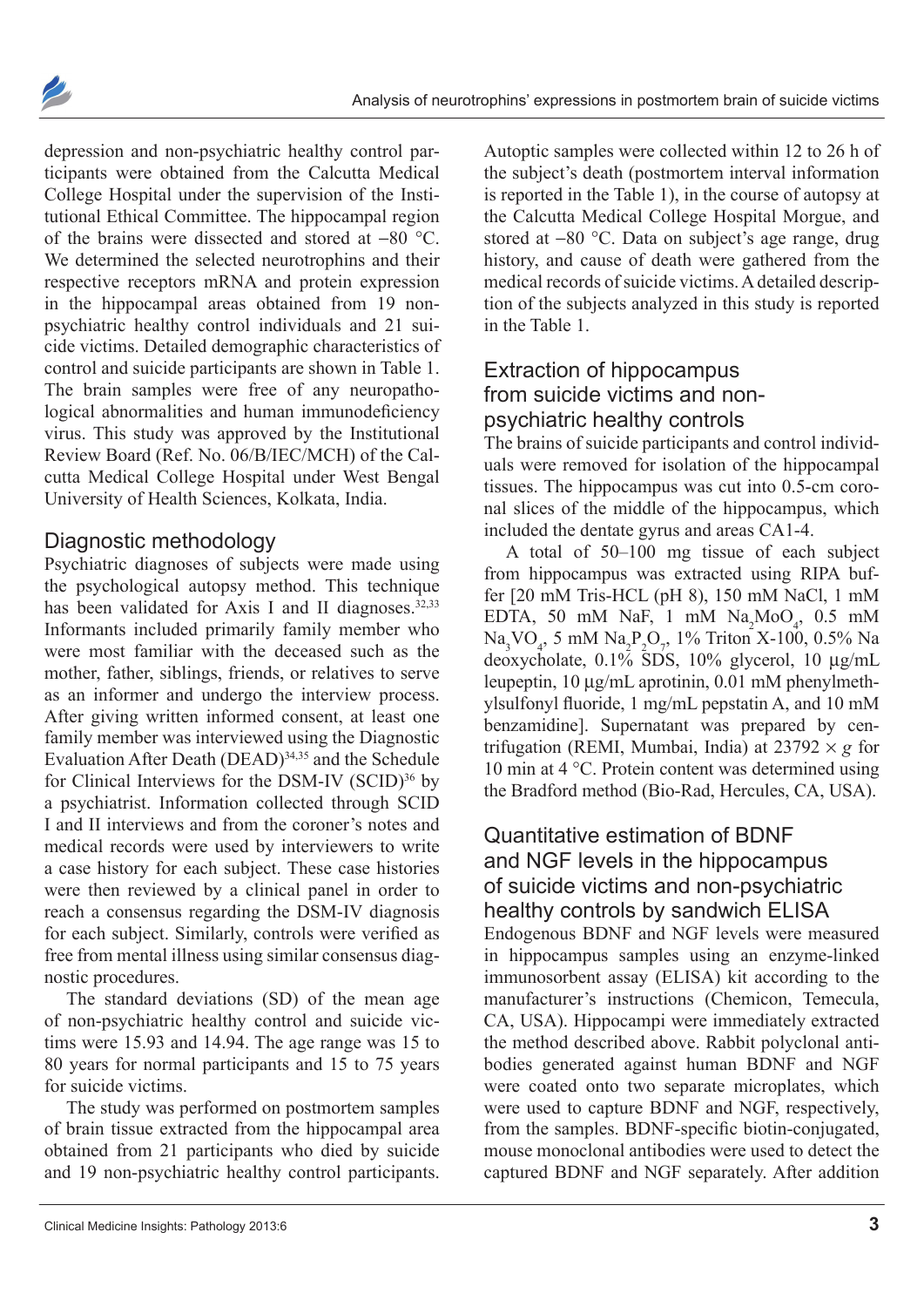

| Subject no.      | PMI(h)                            | <b>Brain pH</b>                            | <b>Cause of death</b>       | <b>Psychiatric diagnosis</b>                             |
|------------------|-----------------------------------|--------------------------------------------|-----------------------------|----------------------------------------------------------|
|                  |                                   | <b>Group: Participants died by suicide</b> |                             |                                                          |
| 1                | 17.9                              | 6.91                                       | Acid poisoning              | Familial disharmony (a type<br>of psychosocial stressor) |
| $\overline{2}$   | 24.8                              | 6.23                                       | Hanging                     | No psychiatric illness                                   |
| 3                | 13.9                              | 6.72                                       | Wrist cutting               | Major depression, alcohol abuse                          |
| 4                | 21.6                              | 6.92                                       | CuSO4 poisoning             | Major depression, adjustment disorder                    |
| 5                | 15.6                              | 6.95                                       | Hanging                     | No psychiatric illness                                   |
| 6                | 23                                | 6.1                                        | Jumped from                 | Major depression                                         |
|                  |                                   |                                            | multi storied building      |                                                          |
| 7                | 26.3                              | 6.4                                        | Hanging                     | Drug and alcohol abuse                                   |
| $\,8\,$          | 18.8                              | 5.69                                       | Acid poisoning              | Major depression                                         |
| $\boldsymbol{9}$ | 24.3                              | 6.44                                       | Hanging                     | Major depression, adjustment disorder                    |
| 10               | 24                                | 6.3                                        | Wrist cutting               | No psychiatric illness                                   |
| 11               | 24.8                              | 6.65                                       | Acid poisoning              | Familial disharmony (a type                              |
|                  |                                   |                                            |                             | of psychosocial stressor)                                |
| 12               | 26.1                              | 6.77                                       | Multiple injuries           | Drug and alcohol abuse                                   |
| 13               | 22                                | 6.55                                       | Jumped from                 | Marital disharmony (a type                               |
|                  |                                   |                                            | multi storied building      | of psychosocial stressor)                                |
| 14               | 15.5                              | 6.32                                       | Hanging                     | Marital disharmony (a type                               |
|                  |                                   |                                            |                             | of psychosocial stressor)                                |
| 15               | 27                                | 6.2                                        | Hanging                     | No psychiatric illness                                   |
| 16               | 20.1                              | 6.52                                       | Jumped from                 | Major depression, agoraphobia                            |
|                  |                                   |                                            | multi storied building      |                                                          |
| 17               | 11.5                              | $\overline{7}$                             | Jumped in front             | Familial disharmony (a type                              |
|                  |                                   |                                            | of the metro rail           | of psychosocial stressor)                                |
| 18               | 24.7                              | 6.66                                       | Hanging                     | Bipolar disorder                                         |
| 19               | 19.3                              | 7.06                                       | Multiple injuries           | Schizoaffective disorder                                 |
| 20               | 24.8                              | 6.71                                       | Wrist cutting               | Major depression, adjustment disorder                    |
| 21               | 24.5                              | 6.25                                       | Jumped in front of the      | Familial disharmony (a type                              |
|                  |                                   |                                            | metro rail                  | of psychosocial stressor)                                |
|                  | <b>Group: Control individuals</b> |                                            |                             |                                                          |
| 22               | 22                                | 5.8                                        | Atherosclerotic             |                                                          |
|                  |                                   |                                            | cardiovascular disease      |                                                          |
| 23               | 19.24                             | 7.33                                       | Accidental trauma           |                                                          |
| 24               | 18.34                             | 6.23                                       | Cadiac arrhythmia           |                                                          |
| 25               | 26.13                             | 5.69                                       | Hypertensive heart          |                                                          |
| 26               | 27.23                             | 5.89                                       | Liver cirrhosis             |                                                          |
| 27               | 15.5                              | 6.35                                       | Hypoplastic coronary        |                                                          |
|                  |                                   |                                            | artery                      |                                                          |
| 28               | 23                                | 6.64                                       | Cadiac arrhythmia           |                                                          |
| 29               | 26.3                              | 6.22                                       | Atherosclerotic             |                                                          |
|                  |                                   |                                            | cardiovascular disease      |                                                          |
| 30               | 18.8                              | 5.98                                       | Atherosclerotic             |                                                          |
|                  |                                   |                                            | cardiovascular disease      |                                                          |
| 31               | 24.3                              | 6.43                                       | Pneumonia                   |                                                          |
| 32               | 29.13                             | 5.33                                       | Subarachnoid                |                                                          |
|                  |                                   |                                            | haemorrhage                 |                                                          |
| 33               | 18                                | 7.17                                       | Anaphylaxis                 |                                                          |
| 34               | 9.5                               | 6.11                                       | Mitral valve prolapse       |                                                          |
| 35               | 17                                | 5.44                                       | Hypertensive heart          |                                                          |
| 36               | 16                                | 6.7                                        | Hypoplastic coronary artery |                                                          |
| 37               | 10.32                             | 6                                          | Accidental trauma           |                                                          |
| 38               | 17.5                              | 6.11                                       | Hypertrophic cardiomyopathy |                                                          |
| 39               | 21                                | 5.7                                        | Accidental trauma           |                                                          |
| 40               | 24                                | 6.47                                       | Ovarian cancer              |                                                          |
|                  |                                   |                                            |                             |                                                          |

**Table 1.** Demographic characteristics of suicide victims and control individuals.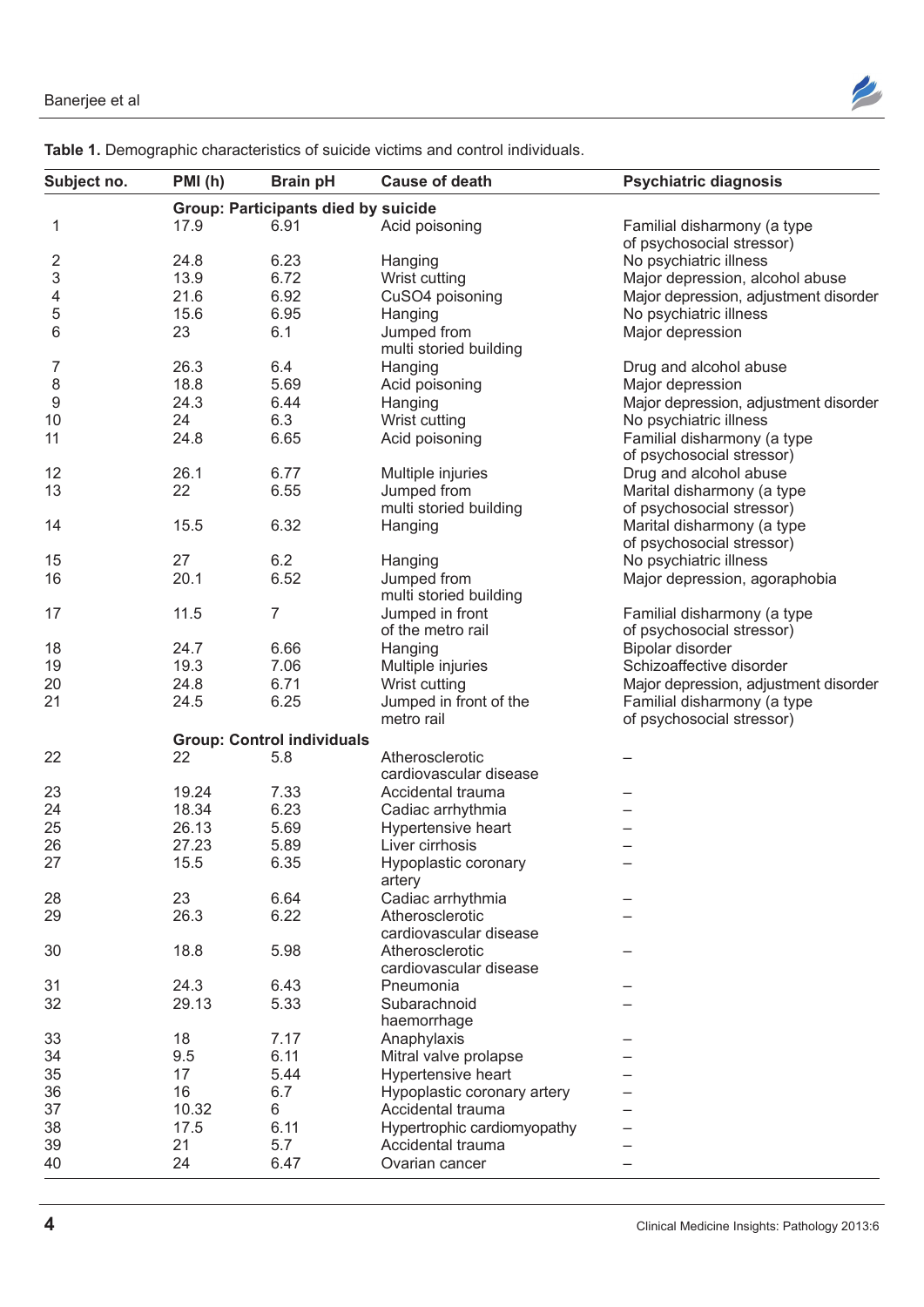

of streptavidin-enzyme substrate and stop solution, the amount of BDNF and NGF were determined. The standard curve showed a direct relationship between optical density (OD) and BDNF and NGF concentrations: i.e., a higher OD indicated higher the BDNF and NGF concentrations in the samples.

The amount of BDNF and NGF were determined by measuring the absorbance at 450 nm (Tecan Infinite M200, Mäennedorf, Switzerland). A standard curve was plotted, which ranged from 7.8–500 pg/mL of BDNF and NGF. These curves were obtained based on the direct relationship between optical density (OD) and neurotrophin concentrations. Total protein concentration was measured by Bradford method using bovine serum albumin (BSA) as a standard.

## Immunoprecipitation of BDNF and NGF

Supernatant containing 100 µg of protein was incubated with antibodies against BDNF and NGF (100:1 dilution; Santa Cruz Biotechnology, Santa Cruz, CA, USA) for 2 h at 4 °C. A suspension of protein-A sepharose beads (Amersham, NJ, USA) in Trisbuffered saline (TBS) were added and incubated at 4 °C for 1 h. The pellet was collected by centrifugation at 2,500 rpm for 30 s at 4 °C and washed four times with TBS containing  $0.5$  mM  $\text{Na}_3\text{VO}_4$  and 0.01 mM phenylmethylsulfonyl fluoride. The pellet was resuspended in 2× sample buffer, boiled for 5 min, and subjected to Western blot analysis.

## Western blotting of hippocampal BDNF, TrkB, NGF, and TrkA proteins of suicide victims and non-psychiatric healthy controls

BDNF, TrkB, NGF, and TrkA were immunolabeled for Western blotting as described below. Equal volumes of soluble fractions containing 60 µg of proteins were electrophoresed on a 7.5% polyacrylamide gel and the proteins were transferred onto nitrocellulose membranes (Mini-PROTEAN® Tetra Cell with Mini-Trans Blot®, Bio-Rad). The membranes were blocked with 5% non-fat dried milk. Next, the membranes were incubated overnight at 4 °C with primary anti-BDNF polyclonal antibodies (Chemicon), (1:1000 dilution in 3% BSA) anti-TrkB polyclonal antibodies (Chemicon), (1:500 dilution in 3% BSA), NGF polyclonal antibodies (Chemicon), (1:1000 dilution in 3% BSA), or anti-TrkA polyclonal antibodies (1:400 dilution in

3% BSA, Santa Cruz Biotechnology). Nitrocellulose membranes were washed three times in 0.1 % Tween-20 for 15 min each and incubated with horseradish peroxidase (HRP)-conjugated anti-sheep IgG (1:1000) for 2 h at room temperature. Immuno-reactive bands were visualized using enhanced chemiluminescence (ECL) (Santa Cruz Biotechnology). Membranes were stripped with stripping solution and probed with antiβ-actin monoclonal antibody (1:10,000 dilution in 3% BSA, Sigma, St. Louis, MO, USA), which was used as an internal control.

The OD value of each band was analyzed with the electrophoresis image analysis system (SmartView Pro Imager System, USA). The OD of each protein was determined by using the OD of the corresponding β-actin band. The values are presented as a percent of the control.

## Isolation of total mRNA from the hippocampus of suicide victims and nonpsychiatric healthy controls and RT-PCR of BDNF, NGF, TrkB, and TrkA

Hippocampus tissues were isolated from all subjects. Total mRNA was extracted from 50–100 mg tissue according to the instructions of the TRIzol kit (Invitrogen, Carlsbad, CA, USA). Total RNA yield was determined by measuring the absorbance of an aliquot of the precipitated stock at a wavelength of 260/280 nm to check for possible DNA contamination. After each extraction, samples were analyzed by reverse transcription (RT)-PCR without adding reverse transcriptase enzyme. BDNF, NGF, TrkB, and TrkA mRNA in each extraction were determined by real-time RT-PCR (Applied Biosystems, Foster City, CA, USA). GAPDH, used as an internal control, was co-amplified with BDNF, NGF, TrkB, and TrkA mRNAs. The primers were designed by AuGCT-Technology Company (Beijing, China) according to the serial number from Genebank as follows: BDNF: 5′-ATTAGGTGGCTTCATAGGAGAC-3′ (sense) and 5′-GAACAGAACAGAACAGAACAGG-3′ (antisense); TrkB: 5′-TCTCTCGG TCTATGCCGTGGT GG-3′ (sense) and 5′-TCCAGGCACTTCCTCGT TCAGT-3′ (antisense); NGF: 5′-AGCGTAAT GTCCATGTTGTTCTAC-3′ (sense) and 5′-TGCT ATCTGTGTACGGTTCTGC-3′ (antisense); TrkA: 5′-CTTGCGCCGCATCCTGTCGT-3′ (sense) and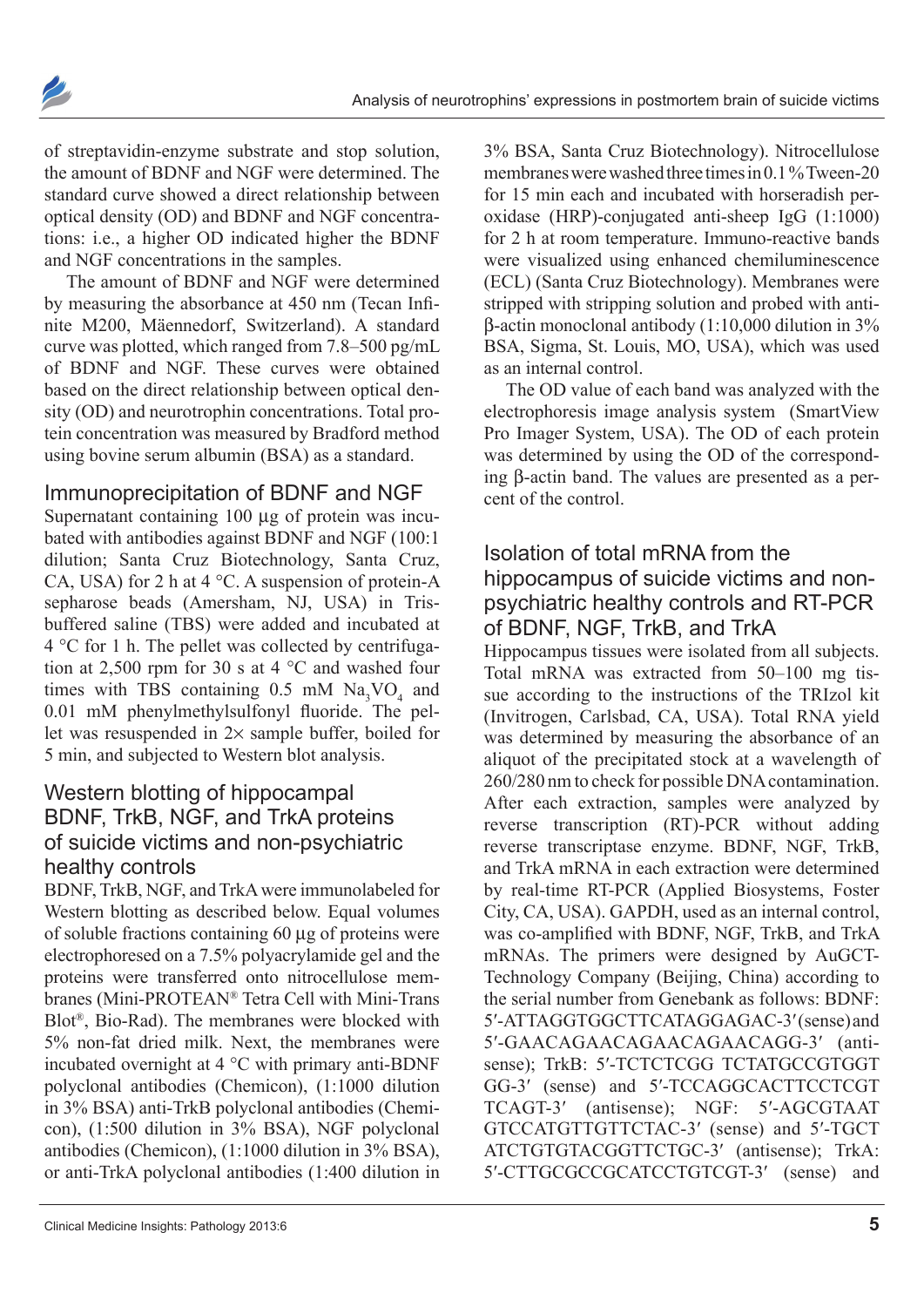5′-GCAGGCCGCGGAGGGTATTC-3′ (antisense) and GAPDH: 5′-TTGCCATCAATGACCCCTTCA-3′ (sense) and 5′-CGCCCCACTTGATTTTGGA-3′ (antisense). Each primer contained comparable G/C content to minimize variability in hybridization efficiency at the annealing temperature.

The PCR mixture was amplified for 32 cycles with denaturation (94 °C, 15 s), annealing (60 °C, 30 s), and elongation (72  $\degree$ C, 30 s) amplification steps. The reaction was terminated with a 5-min final elongation step (72 °C, 5 min). The PCR products were observed by electrophoresis on 1.5% agarose gel and the density of each band was analyzed on the gel image analysis system (Smartview 2001, S/N: SV-0002202). The level of the mRNA was determined by calculating the density ratio of each band of BDNF, TrkB, NGF and TrkA mRNA to GAPDH mRNA.

## Statistical evaluation

The Statistical Package for the Social Science (SPSS) 15.0 was utilized for statistical analyses. All data are expressed as mean  $\pm$  standard deviation (SD) of n subjects, and have been statistically analyzed with the Student's *t*-test, determined correlation-coefficient (r), and regression. *P* values less than 0.001 and 0.05 were considered statistically significant. Statistical evaluation through analysis of variance was also used to determine the demographic characteristics of suicide victims  $(n = 21)$  and non-psychiatric healthy control individuals  $(n = 19)$ .

## **Results**

#### Demographic characteristic of postmortem brain of suicide victims and non-psychiatric healthy control individuals

The demographic characteristics of suicide victims  $(n = 21)$  and non-psychiatric healthy control individuals  $(n = 19)$  was described earlier. The mean postmortem interval was  $20.17 \pm 5.4$  h for control subjects and  $21.45 \pm 4.46$  h for suicide victims. The brain pH for control participants was  $6.19 \pm 0.53$  and for suicide victims was  $6.54 \pm 0.35$ . There were no significant differences in age ( $F_{1,38} = 0.26$ ; t = 0.52; df = 38,  $P > 0.05$ ), postmortem interval (F<sub>1,38</sub> = 0.67; t = 0.82; df = 38,  $P > 0.05$ ), or pH of the brain (F<sub>1,38</sub> = 3.48;  $t = 1.86$ ;  $df = 38$ ,  $P > 0.05$ ) between groups.

### Quantitative analysis of BDNF and NGF in the hippocampus of suicide victims and non-psychiatric healthy control individuals

We quantitatively measured BDNF and NGF concentrations by sandwich ELISA in the hippocampus of suicidal victims and non-psychiatric healthy controls. Suicide victims showed significantly reduced BDNF concentration (t = 20.14;  $df = 19$ ;  $P < 0.001$ ; Fig. 1) compared to non-psychiatric healthy control individuals. Similarly, hippocampal NGF concentration was also significantly reduced ( $t = 13.39$ ; df = 19;  $P < 0.001$ ; Fig. 1) in suicide victims compared to non-psychiatric healthy control persons.

#### Expression of BDNF, NGF, TrkB, and TrkA protein in the hippocampus of suicide victims and non-psychiatric healthy control individuals

We analyzed expression profiles of both neurotrophins BDNF and NGF in the hippocampus by Western blotting and observed significantly reduced levels  $(t_{\text{BDNF}} = 15.36; df = 19; P < 0.001$  and  $t_{\text{NGF}} = 20.80;$  $df = 19$ ;  $P < 0.001$  respectively; Fig. 2) among suicide victims compared to non-psychiatric healthy controls. Similarly, reduced expression was also observed during the analysis of their receptor, that is  $t_{\text{TrkB}} = 21.99$ ; df = 19;  $P < 0.001$  and  $t_{\text{Trka}} = 22.23$ ;  $df = 19$ ;  $P < 0.001$  in Figure 2. The molecular weight of BDNF, NGF, TrkB, TrkA, and β-actin were 14, 13.5, 145, 140, and 42 kDa, respectively. Expression of BDNF, NGF, TrkB, and TrkA proteins were normalized against the internal control β-actin to determine their expression.

#### mRNA expression of BDNF, NGF, TrkB, and TrkA in the hippocampus of suicide victims and non-psychiatric healthy control individuals

We also measured mRNA expression of BDNF, NGF, TrkB, and TrkA that were significantly reduced  $(t_{\text{BDNF}} = 9.31; df = 19; P < 0.001; t_{\text{TrkB}} = 28.25;$ df = 19;  $P < 0.001$ ; t<sub>NGF</sub> = 19.74; df = 19;  $P < 0.001$ 

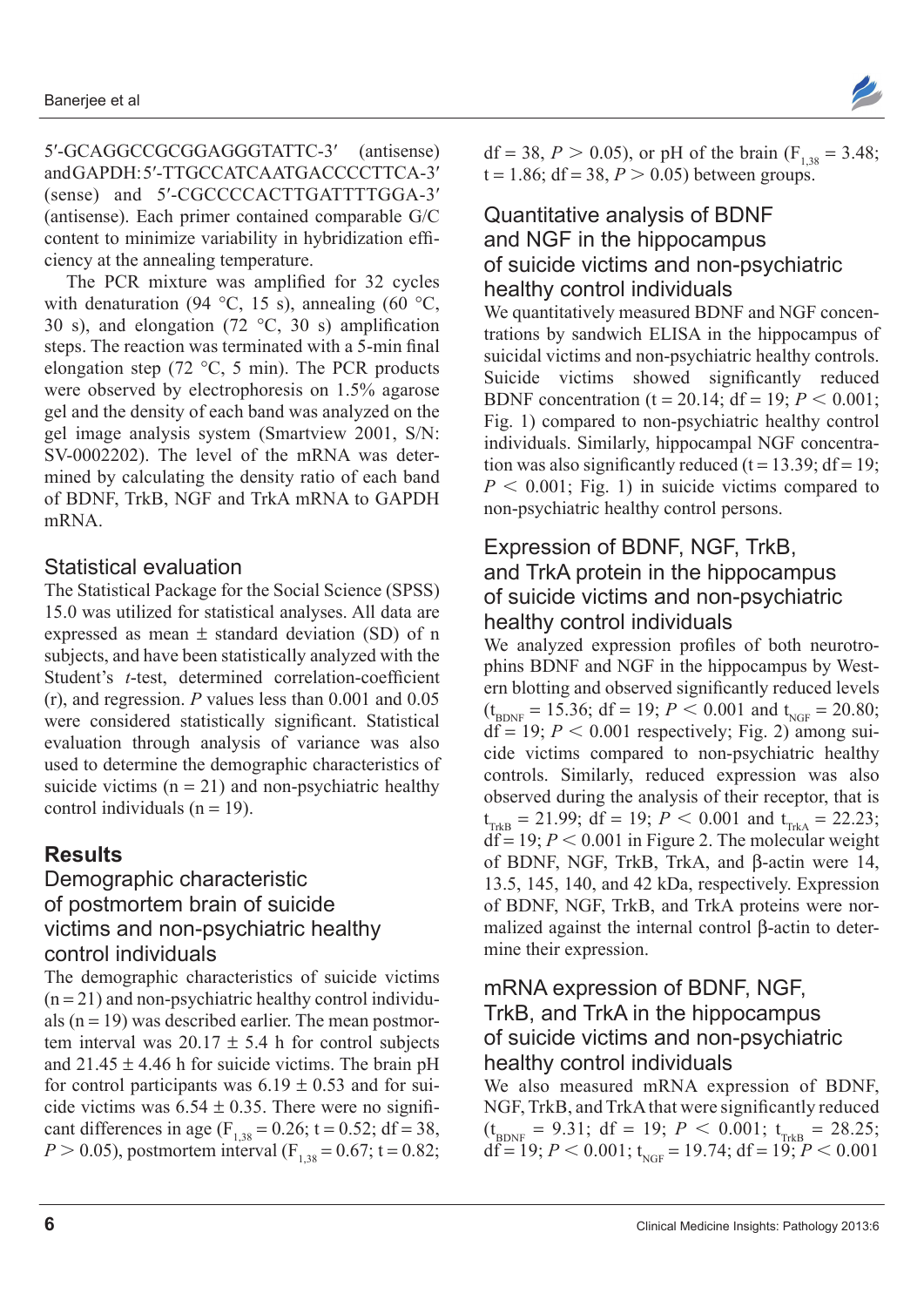



Figure 1. BDNF and NGF protein levels were significantly reduced among suicide victims compared to normal healthy individuals. Data are the mean  $\pm$  SD and  $*P < 0.001$ .

and  $t_{T_{\text{trk}}}= 26.23$ ; df = 19; *P* < 0.001; Fig. 3) in the hippocampus of participants who died by suicide and the differences were statistically significant. The lengths of BDNF, NGF, TrkB, TrkA, and GAPDH amplified fragments were 178, 199, 79, 96, and 173 base pairs, respectively. The levels of BDNF, NGF, TrkB, and TrkA mRNA were normalized against GAPDH mRNA levels as an internal control. GAPDH mRNA expression was not altered among the participants of both control and suicide



Figure 2. Representative bands of Western blot showing the protein levels of BDNF, TrkB, NGF, and TrkA in the hippocampus of suicide subjects and non-psychiatric healthy control subjects. Data are the mean ± SD and \**P* < 0.001. Hippocampus samples were from 19 non-psychiatric healthy control individuals and 21 suicide victims.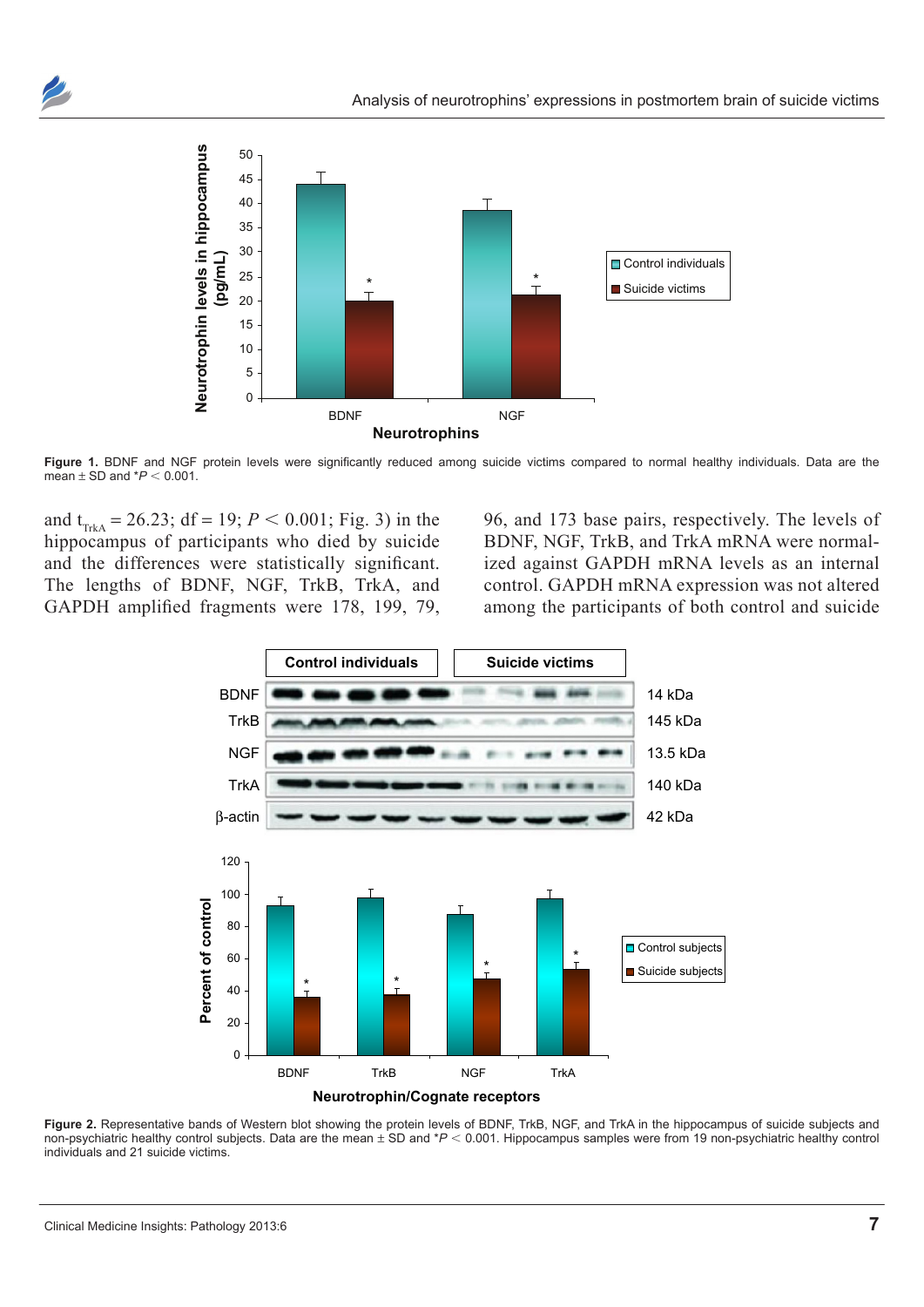



Figure 3. Representative mRNA levels of BDNF, TrkB, NGF, and TrkA in the hippocampus of suicide subjects and normal controls. Data are the mean  $\pm$  SD and  $*P < 0.001$ . Hippocampus samples were from 19 normal controls and 21 suicide victims.

groups ( $t_{\text{GAPDH}} = 0.100917$ ; df = 19;  $P = 0.46$ ; Fig. 3).

## Correlations between protein and mRNA levels of BDNF, TrkB, NGF, and TrkA in the hippocampus of postmortem brain of suicide victims

We also correlated the reduced expression profiles of neurotrophins and their respective receptors for protein and mRNA levels. BDNF and NGF protein levels were positively correlated with their respective mRNA levels ( $r_{\text{BDNF}} = 0.923$ ; df = 20;  $P < 0.05$ and  $r_{NGF} = 0.848$ ; df = 20;  $P < 0.05$ , respectively). Significant positive correlations  $(r_{\text{TrkB}} = 0.926)$ ; df = 20;  $P < 0.05$  and  $r_{\text{TrkA}} = 0.831$ ; df = 20;  $P < 0.05$ ,

respectively) between protein and mRNA levels were observed among their cognate receptors, TrkB and TrkA.

#### **Discussion**

Depression is a complex disorder that involves multiple neuronal substrates and brain regions. Among several alterations, neurotrophins regulation, particularly low levels of BDNF and NGF, have been suggested to lead to a depression-like state.

In the present study, quantitative evaluations of BDNF, NGF, and their cognate receptors TrkB and TrkA at both the protein and mRNA levels in the hippocampus of 21 participants who died by suicide and 19 non-psychiatric healthy controls were determined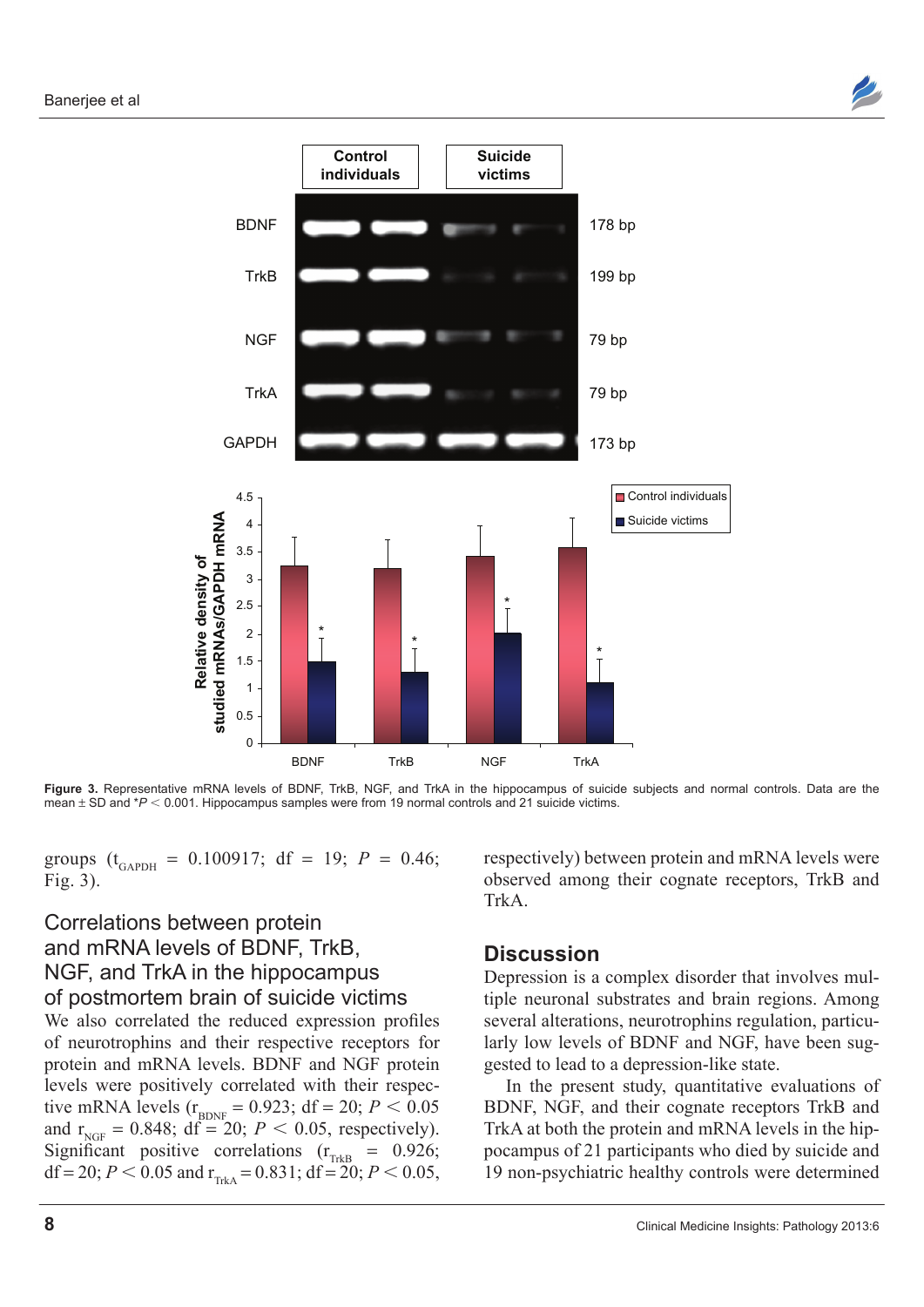



by sandwich ELISA, Western blot, and real-time PCR. The main conclusions of our study are: (1) suicide subjects showed a statistically significant reduction of protein levels of BDNF, NGF, and their cognate receptors as investigated by ELISA and Western blot, respectively and (2) we observed a statistically significant decrease in translation of BDNF along with its receptor TrkB as well as NGF along with its receptor TrkA at the mRNA level.

Multiple lines of evidence indicate that BDNF is present at low levels in the blood cells and plasma of depressed patients. Postmortem suicide victims with or without depression and genetic association studies linking BDNF to suicide suggest that suicidal behavior may be associated with a decrease in BDNF function.37,38 BDNF alone or in combination with other neurotransmitters is known to regulate synaptic plasticity, neurogenesis, and neuronal survival through its specific signaling pathways.39,40 Additionally, stressful events such as a suicide attempt may alter the responsiveness of the HPA system and stress-induced elevation of glucocorticoids to reduce expression of BDNF in the blood and brain.<sup>41</sup> In the present study, hippocampal BDNF and TrkB contents were significantly reduced among individuals who died by suicide compared to non-psychiatric healthy individuals which agrees with the results of Dwivedi et al.<sup>18</sup> Similarly, when mRNA expression level was determined among these individuals, the mRNA levels of BDNF and TrkB were significantly reduced in the hippocampus of suicide victims compared to in non-psychiatric healthy control individuals. Such brain-derived neurotrophic factors exert their physiological effects by binding with TrkB receptors, which exist in truncated and full-length forms, both of which are important in mediating the functions of BDNF<sup>42,44</sup>

NGF content may be reduced by changes in neuronal activity during stress. In support of this hypothesis, it has been demonstrated that expression of hippocampal NGF is dependent on neuronal activation and release of cholinergic neurotransmitters.45,46 NGF may be important for counteracting the neurotoxic effects of glucocorticoids, which are elevated during stress.<sup>47</sup> The observed reduction in NGF after a stressful experience may be of pathophysiological relevance. NGF serves as a survival protein for cholinergic neurons; it can reverse

cellular damage and reduce vulnerability to toxic influences.48 Thus, a reduction in NGF content due to stress may have detrimental consequences for the survival of cholinergic neurons. Our study showing a significant reduction in hippocampal NGF and TrkA mRNA expression among the individuals who died by suicide compared to normal controls agree with the observations of Dwivedi et al.<sup>18</sup> The results of the present study indicate significant defective brain neurotrophin milieus in suicide victims, strengthening the role of neurotrophins in the pathophysiology of suicide.

Though the present findings are of particular relevance for understanding the neurochemical basis of suicide, it was beyond the scope of the present investigation conduct an in-depth investigation of the molecular mechanisms of these neurochemical alterations associated with stress. Future studies are needed to not only understand the molecular basis of the disease but also to design future therapeutic modalities targeting those molecular pathways.

#### **Acknowledgements**

Special thanks to the authorities of RPM College, Uttarpara, Hooghly, (WB) and Jadavpur University, Kolkata. This work was performed as a doctoral thesis for R. Banerjee.

## **Author Contributions**

Conceived and designed the experiments: RB, AKG, ACM. Analyzed the data: RB, BG, SB. Wrote the first draft of the manuscript: RB. Contributed to the writing of the manuscript: ACM, AKG. Agree with manuscript results and conclusions: BG, SB. Jointly developed the structure and arguments for the paper: RB, ACM. Made critical revisions and approved final version: RB, AKG, BG, SB, ACM. All authors reviewed and approved of the final manuscript.

## **Funding**

This work was financially supported by grants from SERB [SR/SO/HS-57/2008] (DST), (Ministry of Sc. & Tech.) Govt. of India and LSRB [DLS/81/48222/ LSRB-246/EPB/2012], Govt. of India.

## **Competing Interests**

Author(s) disclose no potential conflicts of interest.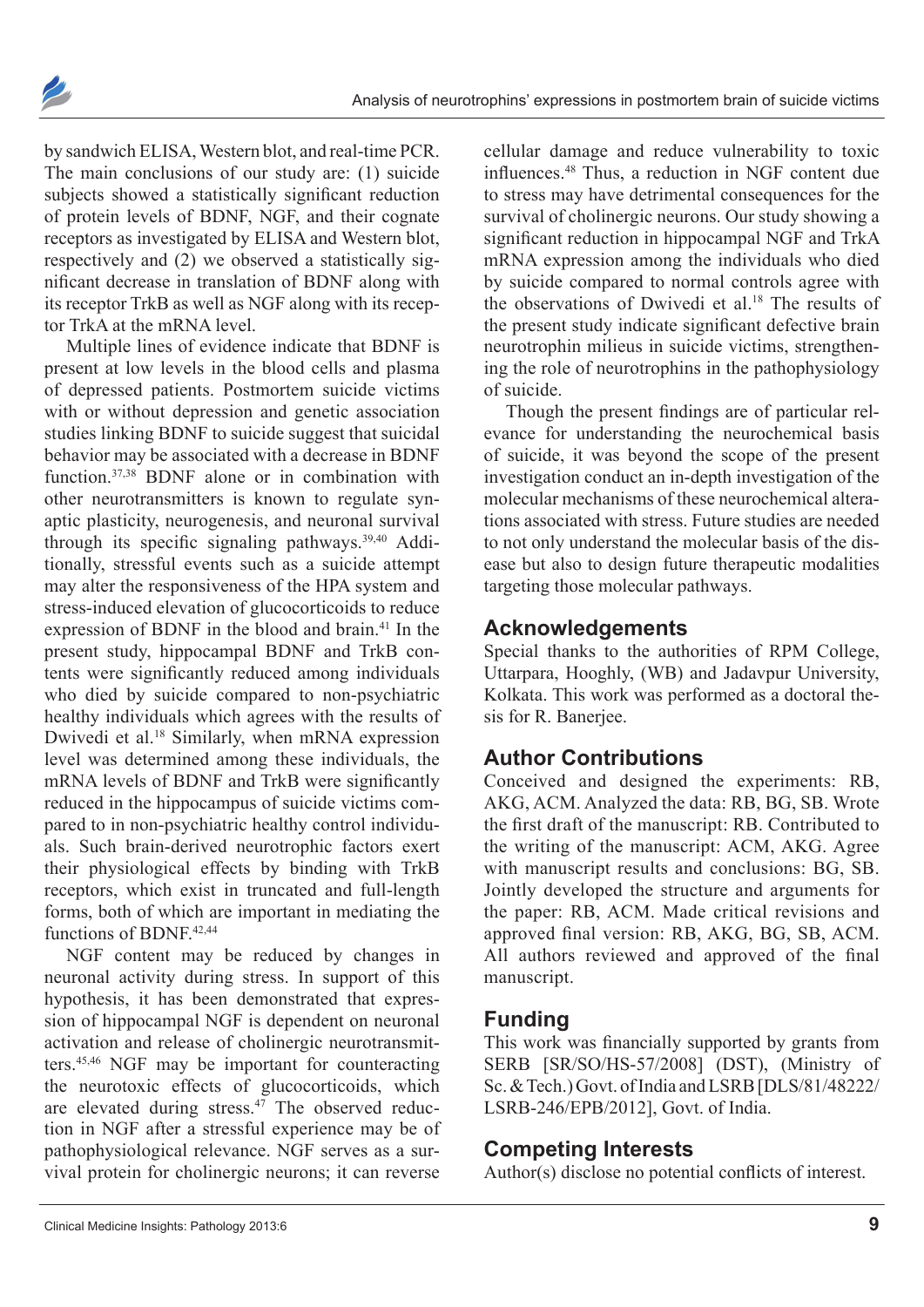### **Disclosures and Ethics**

As a requirement of publication the authors have provided signed confirmation of their compliance with ethical and legal obligations including but not limited to compliance with ICMJE authorship and competing interests guidelines, that the article is neither under consideration for publication nor published elsewhere, of their compliance with legal and ethical guidelines concerning human and animal research participants (if applicable), and that permission has been obtained for reproduction of any copyrighted material. This article was subject to blind, independent, expert peer review. The reviewers reported no competing interests.

#### **References**

- 1. Westrin A. Stress system alterations and mood disorders in suicidal patients. A review. *Biomed Pharmacother*. 2000;54(3):142–5.
- 2. Banerjee R, Ghosh AK, Ghosh B, Bhattacharya S, Mondal AC. Reduced expression profile of neurotrophins and their cognitive receptors in the hippocampal region of postmortem suicidal brain. *Nerve*. 2012;1(1):13–7.
- 3. McAllister AK. Neurotrophins and neuronal differentiation in the central nervous system. *Cell Mol Life Sci*. 2001;58(8):1054–60.
- 4. Thoenen H. Neurotrophins and activity-dependent plasticity. *Prog Brain Res*. 2000;128:183–91.
- 5. Huang EJ, Reichardt LF. Neurotrophins: Roles in neuronal development and function. *Annu Rev Neurosci*. 2001;24:677–736.
- 6. Bibel M, Barde YA. Neurotrophins: key regulators of cell fate and cell shape in the vertebrate nervous system. *Genes Dev*. 2000;14(23):2919–37.
- 7. Tyler WJ, Alonso M, Bramham CR, Pozzo-Miller LD. From acquisition to consolidation: on the role of brain-derived neurotrophic factor signaling in hippocampaldependent learning. *Learn Mem*. 2002;9(5):224–37.
- 8. Yamada K, Mizuno M, Nabeshima T. Role for brain-derived neurotrophic factor in learning and memory. *Life Sci*. 2002;70(7):735–44.
- 9. Bolaños CA, Nestler EJ. Neurotrophic mechanisms in drug addiction. *Neuromolecular Med*. 2004;5(1):69–83.
- 10. Berton O, McClung CA, Dileone RJ, et al. Essential role of BDNF in the mesolimbic dopamine pathway in social defeat stress. *Science*. 2006;311(5762):864–8.
- 11. Tsankova NM, Berton O, Renthal W, Kumar A, Neve RL, Nestler EJ. Sustained hippocampal chromatin regulation in a mouse model of depression and antidepressant action. *Nat Neurosci*. 2006;9(4):519–25.
- 12. Post RM. Role of BDNF in bipolar and unipolar disorder: clinical and theoretical implications. *J Psychiatr Res*. 2007;41(12):979–90.
- 13. Fiore M, Chaldakov GN, Aloe L. Nerve growth factor as a signaling molecule for nerve cells and also for the neuroendocrine-immune systems. *Rev Neurosci*. 2009;20(2):133–45.
- 14. Purves D, Augustine G, Fitzpatrick D, et al. *Neuroscience*, 5th ed. Sunderland, MA: Sinauer; 2004:72–173,600–6.
- 15. Smith MA, Makino S, Kvetnansky R, Post RM. Stress and glucocorticoids affect the expression of brain-derived neurotrophic factor and neurotrophin-3 mRNAs in the hippocampus. *J Neurosci*. 1995;15(3 Pt 1): 1768–77.
- 16. Ueyama T, Kawai Y, Nemoto K, Sekimoto M, Toné S, Senba E. Immobilization stress reduced the expression of neurotrophins and their receptors in the rat brain. *Neurosci Res*. 1997;28(2):103–10.
- 17. Vaidya VA, Terwilliger RM, Duman RS. Role of 5-HT2A receptors in the stress-induced down-regulation of brain-derived neurotrophic factor expression in rat hippocampus. *Neurosci Lett*. 1999;262(1):1–4.



- 18. Dwivedi Y, Rizavi HS, Conley RR, Roberts RC, Tamminga CA, Pandey GN. Altered gene expression of brain-derived neurotrophic factor and receptor tyrosine kinase B in postmortem brain of suicide subjects. *Arch Gen Psychiatry*. 2003;60(8):804–15.
- 19. Dwivedi Y, Rizavi HS, Zhang H, et al. Neurotrophin receptor activation and expression in human postmortem brain: effect of suicide. *Biol Psychiatry*. 2009;65(4):319–28.
- 20. Dwivedi Y, Pandey GN. What can post-mortem studies tell us about the pathoetiology of suicide? *Future Neurol*. 2010;5(5):701–20.
- 21. von Richthofen S, Lang UE, Hellweg R. Effects of different kinds of acute stress on nerve growth factor content in rat brain. *Brain Res*. 2003;987(2):207–13.
- 22. Ueyama T, Kawai Y, Nemoto K, Sekimoto M, Toné S, Senba E. Immobilization stress reduced the expression of neurotrophins and their receptors in the rat brain. *Neurosci Res*. 1997;28(2):103–10.
- 23. Chen B, Dowlatshahi D, MacQueen GM, Wang JF, Young LT. Increased hippocampal BDNF immunoreactivity in subjects treated with antidepressant medication. *Biol Psychiatry*. 2001;50(4):260–5.
- 24. Nibuya M, Morinobu S, Duman RS. Regulation of BDNF and trkB mRNA in rat brain by chronic electroconvulsive seizure and antidepressant drug treatments. *J Neurosci*. 1995;15(11):7539–47.
- 25. Duman RS, Vaidya VA. Molecular and cellular actions of chronic electroconvulsive seizures. *J ECT*. 1998;14(3):181–93.
- 26. McGeary JE, Gurel V, Knopik VS, Spaulding J, McMichael J. Effects of nerve growth factor (NGF), fluoxetine, and amitriptyline on gene expression profiles in rat brain. *Neuropeptides*. 2011;45(5):317–22.
- 27. Capsoni S, Covaceuszach S, Marinelli S, et al. Taking pain out of NGF: a "painless" NGF mutant, linked to hereditary sensory autonomic neuropathy type V, with full neurotrophic activity. *PLoS One*. 2011;6(2): e17321.
- 28. Hassanzadeh P, Rahimpour S. The cannabinergic system is implicated in the upregulation of central NGF protein by psychotropic drugs. *Psychopharmacology (Berl)*. 2011;215(1):129–41.
- 29. Kaplan DR, Miller FD. Neurotrophin signal transduction in the nervous system. *Curr Opin Nuerobiol*. 2000;10:381–91.
- 30. Reichardt LF. Neurotrophin-regulated signalling pathways. *Phil Trans R Soc B, Biol Sci*. 2006;361(1473):1545–64.
- 31. Kang H, Welcher AA, Shelton D, Schuman EM. Neurotrophins and time: different roles for TrkB signaling in hippocampal long-term potentiation. *Neuron*. 1997;19(3):653–64.
- 32. Conner KR, Conwell Y, Duberstein PR. The validity of proxy-based data in suicide research: a study of patients 50 years of age and older who attempted suicide. II. Life events, social support and suicidal behavior. *Acta Psychiatr Scand*. 2001;104(6):452–7.
- 33. Kelly TM, Mann JJ. Validity of DSM-III-R diagnosis by psychological autopsy: a comparison with clinician ante-mortem diagnosis. *Acta Psychiatr Scand*. 1996;94(5):337–43.
- 34. Salzman S, Endicott J, Clayton P, Winokur G. Diagnostic Evaluation After Death (DEAD). Rockville, MD, National Institute of Mental Health, Neuroscience Research Branch. 1983.
- 35. Deep-Soboslay A, Akil M, Martin CE, et al. Reliability of psychiatric diagnosis in postmortem research. *Biol Psychiatry*. 2005;57(1):96–101.
- 36. First MB, Spitzer RL, Miriam G, Williams JBW. Structured Clinical Interview for DSM-IV-TR Axis I Disorders, Research Version, Patient Edition. (SCID-I/P) New York: Biometrics Research, New York State Psychiatric Institute, Nov 2002.
- 37. Dwivedi Y. Brain-derived neurotrophic factor: role in depression and suicide. *Neuropsychiatr Dis Treat*. 2009;5:433–49.
- 38. Dwivedi Y. Brain-derived neurotrophic factor and suicide pathogenesis. *Ann Med*. 2010;42(2):87–96.
- 39. Zetterström TS, Pei Q, Madhav TR, Coppell AL, Lewis L, Grahame-Smith DG. Manipulations of brain 5-HT levels affect gene expression for BDNF in rat brain. *Neuropharmacology*. 1999;38(7):1063–73.
- 40. Mattson MP, Maudsley S, Martin B. BDNF and 5-HT: a dynamic duo in age-related neuronal plasticity and neurodegenerative disorders. *Trends Neurosci*. 2004;27(10):589–94.